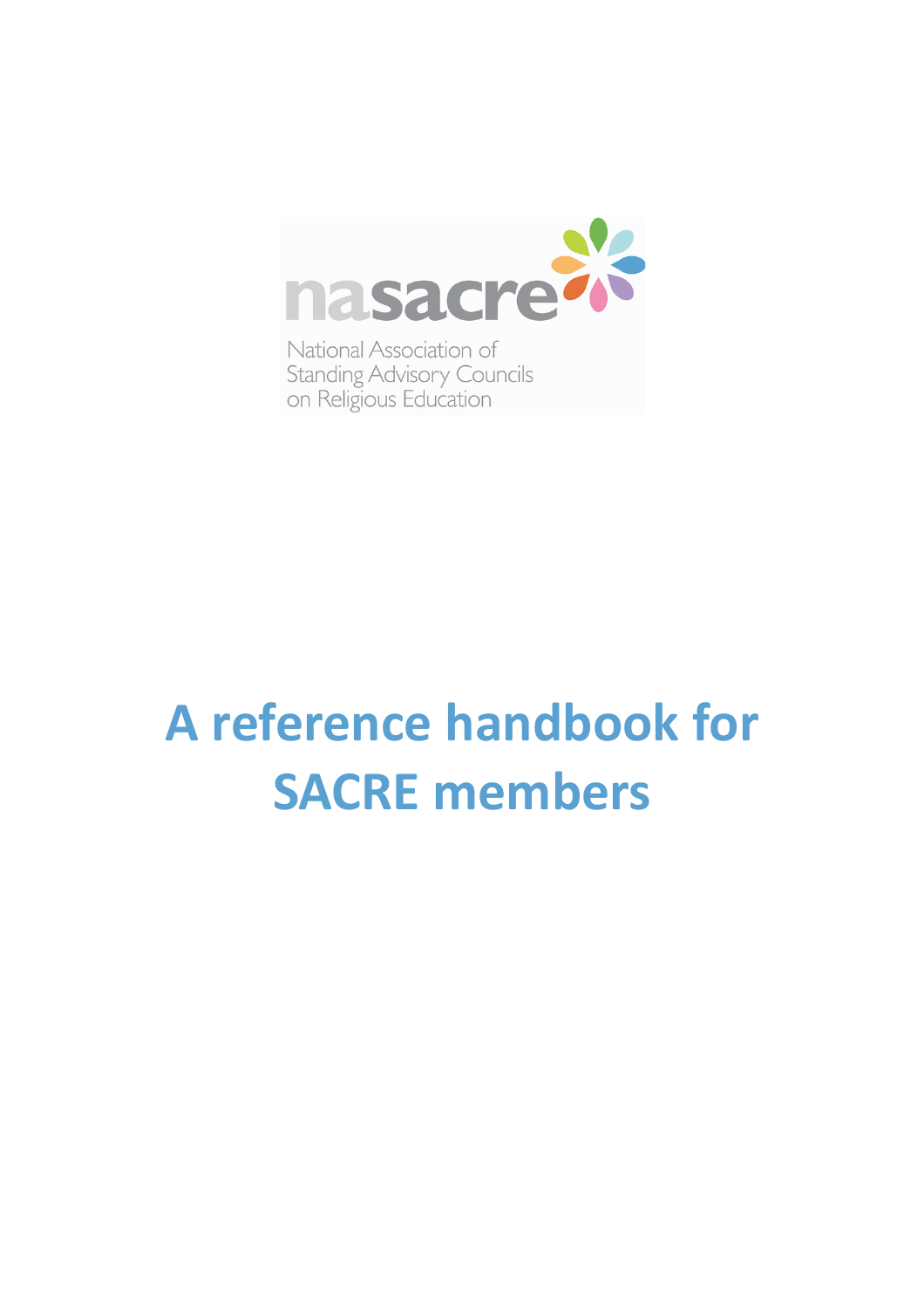| Introduction                                                         | 3         |
|----------------------------------------------------------------------|-----------|
| <b>SECTION1:</b>                                                     |           |
| <b>SACREs: duties, roles and responsibilities</b>                    | $4 - 5$   |
| What is a SACRE?                                                     | 4         |
| Why is there a SACRE?                                                | 4         |
| What does a SACRE do?                                                | 4         |
| What else can a SACRE do?                                            | 4         |
| SACREs may                                                           | 5         |
| <b>SECTION 2:</b>                                                    |           |
| SACRE membership, composition, group representation, roles and       |           |
| responsibilities                                                     | $6-9$     |
| Who attends the SACRE meetings?                                      | 6         |
| How is the membership of a SACRE decided?                            | 6         |
| The composition of a SACRE                                           | 6         |
| Who are the representatives?                                         | 7         |
| What will be my responsibilities as a SACRE member?                  | 8         |
| Do we all have the same responsibilities?                            | $8 - 9$   |
| <b>SECTION 3:</b>                                                    |           |
| Religious education and collective worship                           | $10 - 12$ |
| What is a locally agreed syllabus?                                   | 10        |
| What is the Agreed Syllabus Conference?                              | 10        |
| RE and collective worship in school                                  | 10        |
| What should I know about religious education?                        | 11        |
| What should I know about collective worship?                         | 11        |
| What should I know about determinations?                             | 11        |
| Parents' rights                                                      | $11 - 12$ |
| Religious teaching from within the faith community                   | 12        |
| <b>SECTION 4:</b>                                                    |           |
| <b>Local Authorities and SACRES</b>                                  |           |
| What are the local authority's responsibilities regarding its SACRE? | 13        |
| Does SACRE's remit cover all schools in the local authority?         | 13        |
| How does a SACRE make its work known?                                |           |
| 1. Local Authorities                                                 | 13        |
| 2. Schools                                                           | 13        |
| 4. Faith communities                                                 | 14        |
| 4. General public                                                    | 14        |
| <b>SECTION 5:</b>                                                    |           |
| Frequently asked questions for new SACRE members                     | 15        |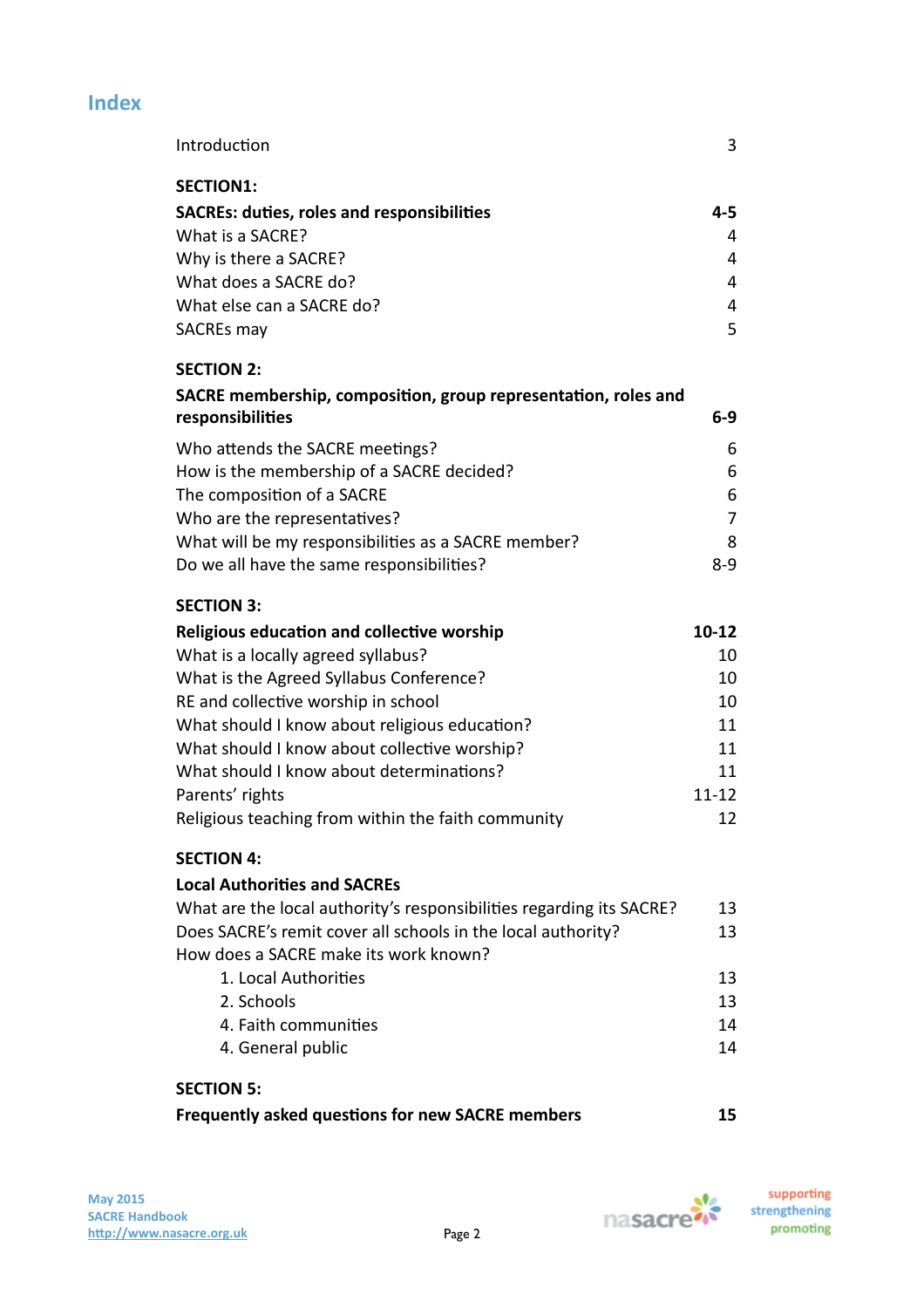# **Introduction**

# **Joining your local SACRE**

This is a handbook for all SACRE members, new or experienced. It is designed to:

- help SACREs become more effective through the informed participation of their members
- introduce you to the context and work of a SACRE
- be a point of reference

As a member of a SACRE you are serving your local community in an important way. Whichever group you represent, your active participation makes a valuable contribution to the quality of religious education and collective worship that pupils experience in schools in your local area and also contributes to the coherence of your local community.

# **What is this handbook for?**

The handbook is designed to be a point of reference for all SACRE members, and in particular to be of interest and support to those who are new to the role.

It: 

- explains the work of a SACRE and the roles of its individual members;
- will help you to understand the nature and purpose of religious education (RE) and collective worship;
- explains clearly what the law says about  $RE$  and collective worship;
- will help you to work within your SACRE to support and encourage local schools to ensure high standards in RE and collective worship;

It is also designed to help SACREs become more effective through the informed participation of their members.

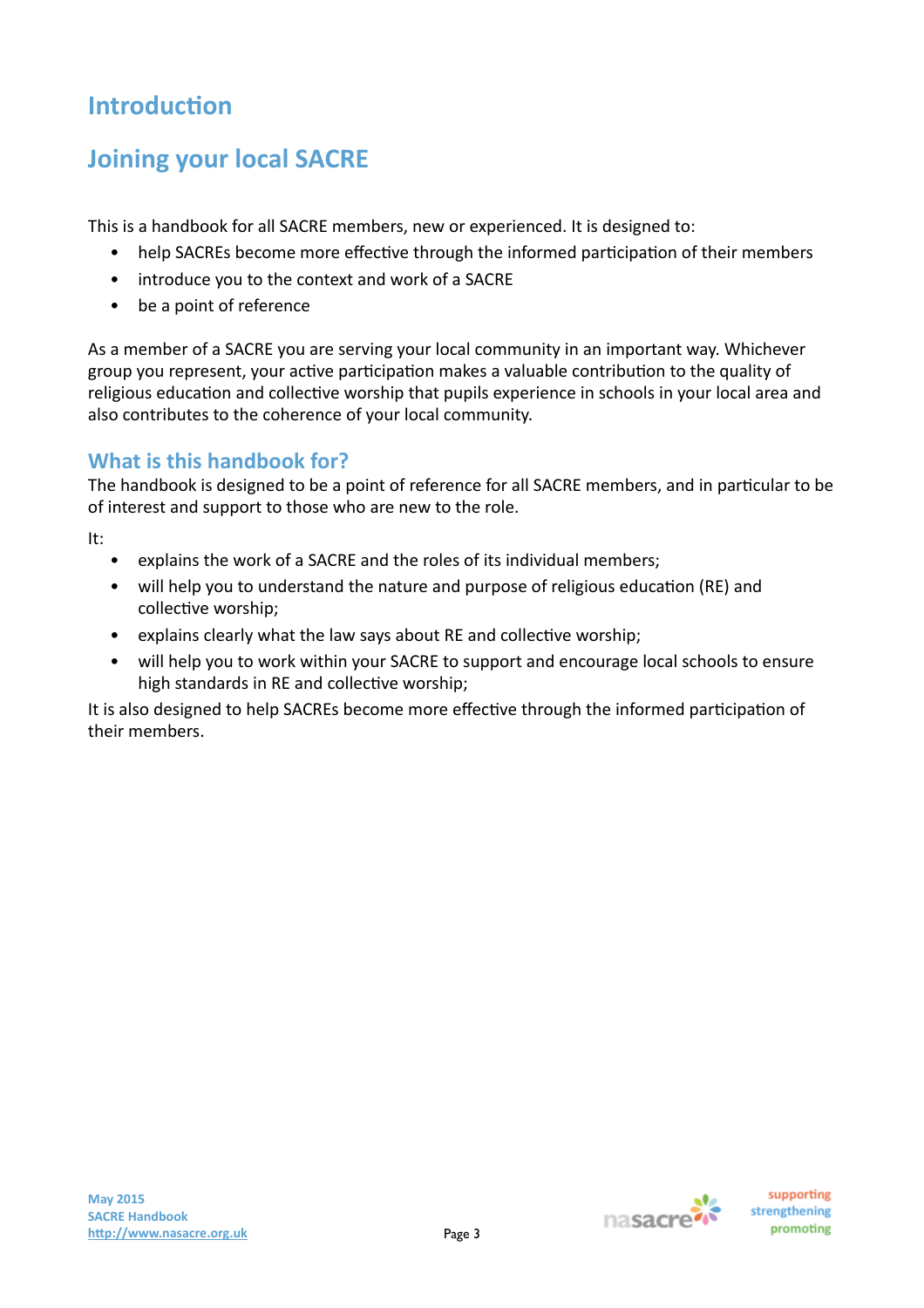# **SACREs: duties, roles and responsibilities**

**What is a SACRE?** 

The acronym SACRE stands for: **Standing Advisory Council on Religious Education** 

# **Why is there a SACRE?**

Every local authority (LA) has to have a SACRE by law. It is often the Children's Services division of the LA that takes responsibility for making sure SACRE works well and SACRE's work is related to schools and their curriculum.

# **What does a SACRE do?**

There is no other group anywhere else like the SACRE; it is unique. The law says that RE must be taught in all schools and a SACRE's role is to advise its local authority on what needs to be done to improve religious education (RE) and collective worship for schools in its area. This is because RE is not part of the National Curriculum; it is a local responsibility. Through the SACRE, local communities and teachers have the opportunity to influence and support what pupils learn in RE.

The SACRE's main function is to advise the local authority on matters related to the religious education, which follows the locally agreed syllabus, and on collective worship in schools.

It: 

- can require the LA to review its agreed syllabus;
- must consider applications from a head teacher that the school be allowed to modify the 'wholly or mainly of a broadly Christian character' requirement for collective worship. (This is known as a determination.);
- must publish an annual report of its work.

# **What else can a SACRE do?**

A SACRE's broad role is to support good RE and collective worship within its schools by:

- giving advice on ways of teaching agreed syllabus RE, including the choice of teaching materials;
- monitoring schools' provision for RE and collective worship as well as the spiritual, moral, social and cultural development (SMSC) of pupils;
- advising the LA on the provision of training for teachers in RE;
- considering complaints about the provision and delivery of religious education or collective worship referred to it by the LA.

#### **Assessment and testing**

SACREs should monitor school approaches to assessing pupils' progress in RE. They should also be aware of the uptake of external examinations in RE and religious studies and monitor or review the standards achieved.



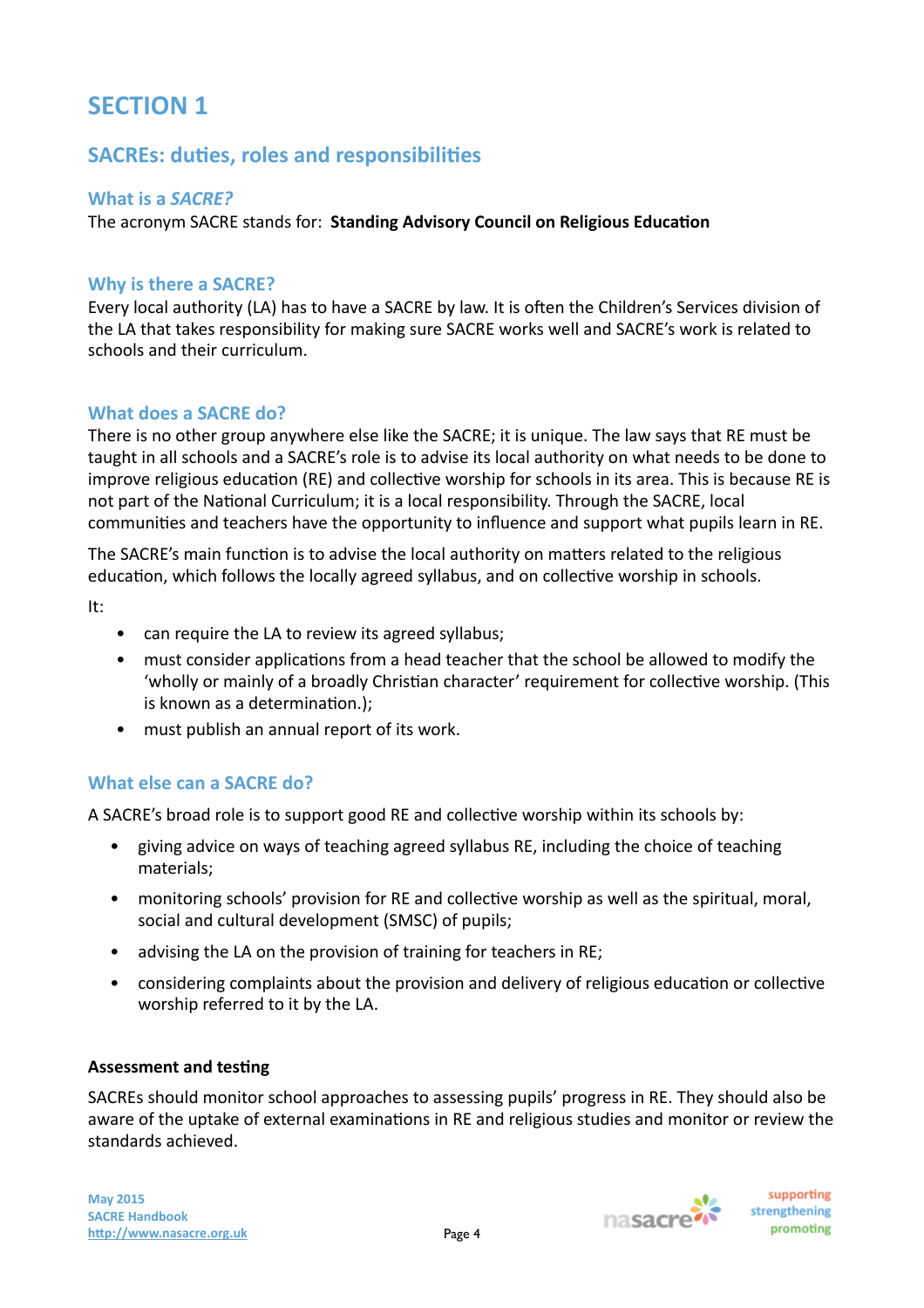# **RE** and SMSC

SACREs should be aware of the contribution RE and collective worship can make to pupils' spiritual, moral, social and cultural development. Members of Groups A and B have the opportunity to indicate awareness that pupils should have about religious beliefs and the influence these have on the formation of attitudes and values.

# **SACREs** may

- monitor good practice in the delivery of the agreed syllabus in a range of ways and take note of any difficulties;
- disseminate good practice in the teaching of RE;
- review provision for in-service training and development;
- receive school inspection reports or sections of these reports.

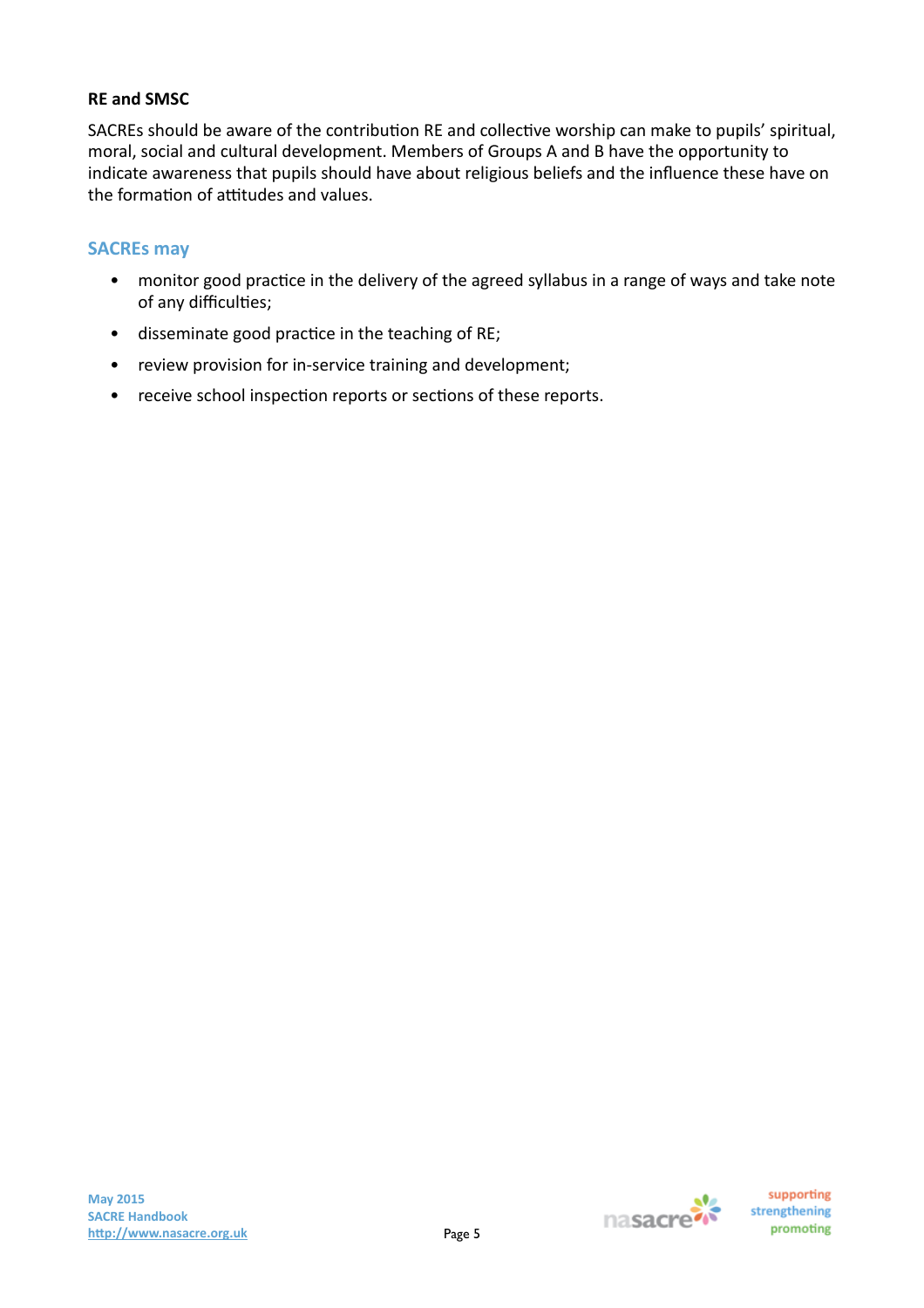# **SACRE** membership, composition, group representation, roles and **responsibilities**

# **Who attends the SACRE meetings?**

A SACRE is set up to represent a balance of all the interests of the local community. You are likely to find elected councillors, representatives of faith communities and members of the education community (including teachers and head teachers) at a SACRE meeting. There may also be people representing teacher training in RE and local Academies.

SACRE members join one of four groups as a full member or if you have been co-opted to serve on SACRE, you will not be formally linked to any of the groups.

# How is the membership of a SACRE decided?

The structure of the SACRE is defined by law. It is made up of four groups, sometimes referred to by some SACREs as committees.

Details such as the specific numbers of members in each of the groups will usually be set out in the individual SACRE's constitution. These are frequently decided by the LA, depending on local circumstances and in collaboration with the organisations and communities represented.

# **The composition of a SACRE**

| <b>Group A</b> | The Christian denominations and other religions and their denomination, reflecting<br>the principal religions of the area. |
|----------------|----------------------------------------------------------------------------------------------------------------------------|
| <b>Group B</b> | The Church of England                                                                                                      |
| <b>Group C</b> | Teacher and head teacher associations and often others representing education<br>interests                                 |
| <b>Group D</b> | The Local Authority                                                                                                        |

On the rare occasions when a formal vote is required, each of these groups has equal voting rights; there is one vote per group.

#### **Co-options**

SACREs may co-opt other members who have a particular expertise or represent a small local faith or belief community. Many bring in a Humanist representative, currently technically prevented by law from becoming full members of Group A. Co-opted members do not have voting rights.

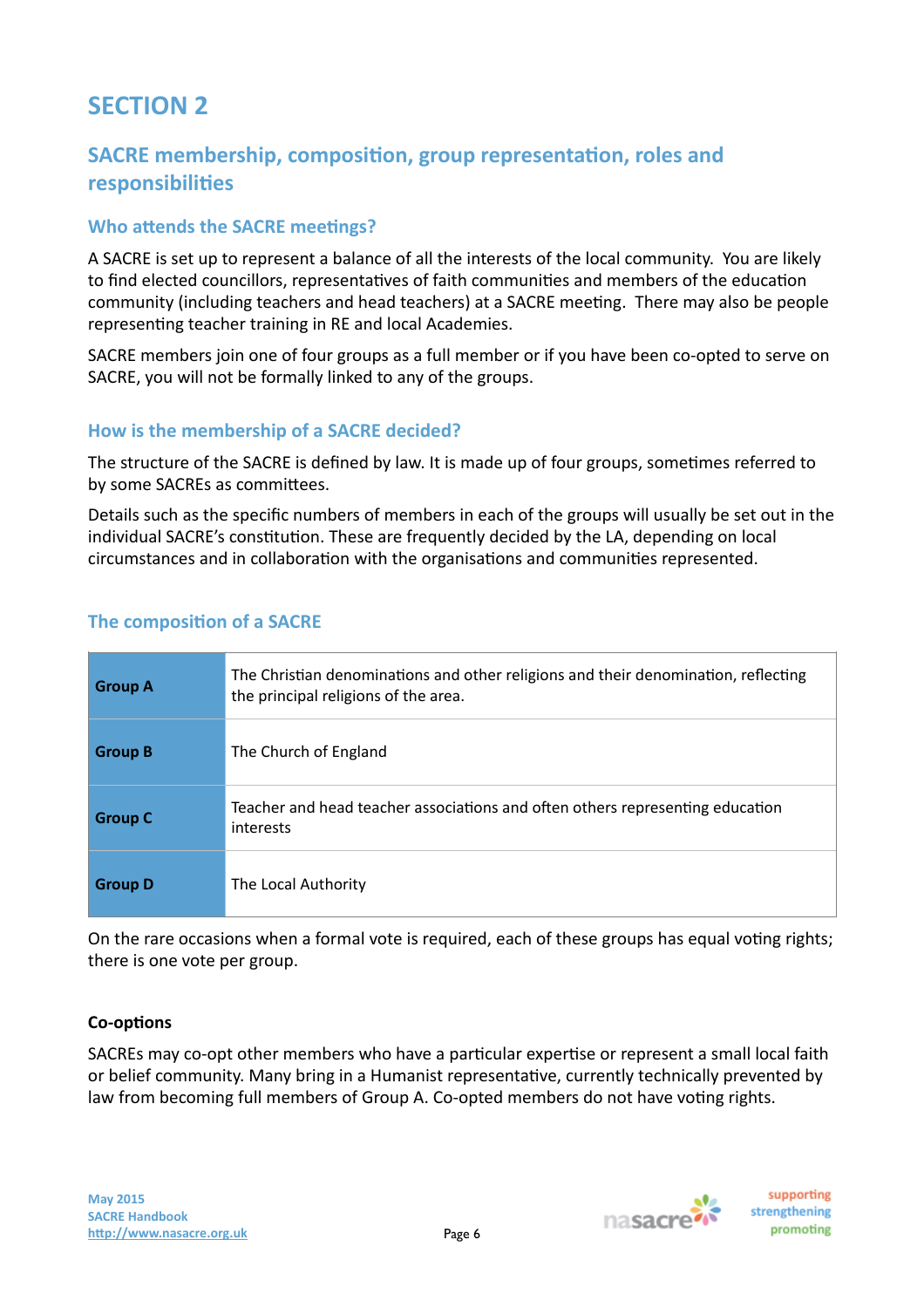# **Who are the representatives?**

# **Group A**

This group is made up of representatives of Christian denominations, (other than the Church of England). It may include, for example, representatives of the Roman Catholic Church, the Orthodox Churches, the Free Churches (e.g. Baptist, Methodist, United Reformed Church, Pentecostal, The Salvation Army) and The Society of Friends. It also has representatives from other faiths in the area, e.g. Buddhists, Baha'is, Hindus, Jains, Jews, Muslims, Parsees, Sikhs.

The make-up of Group A will vary from SACRE to SACRE as by law, it should reflect the diversity of the various faith communities in the locality.

#### **Group B**

This is made up of representatives nominated by the local Church of England diocese or dioceses.

#### **Group C**

The members of this group are usually representatives of professional teacher associations. It is usual for there to be representation also from the head teacher associations. It is the local authority that decides which associations will be invited to be represented. They will usually approach the teacher unions, but local associations of RE teachers may also be asked to provide a representative. Sometimes someone from a local teacher training establishment is also invited to be a member of this group, or someone representing the interests of local Academies or Free schools. 

#### **Group D**

It is the local authority's responsibility to provide their own representatives for this committee. Usually these are elected members or other political nominees and also a representative of the Director of Children's Services. The LA may wish to have all parties and viewpoints from across the political spectrum represented on the SACRE. In some LAs, a representative of school governors may also be in this group.



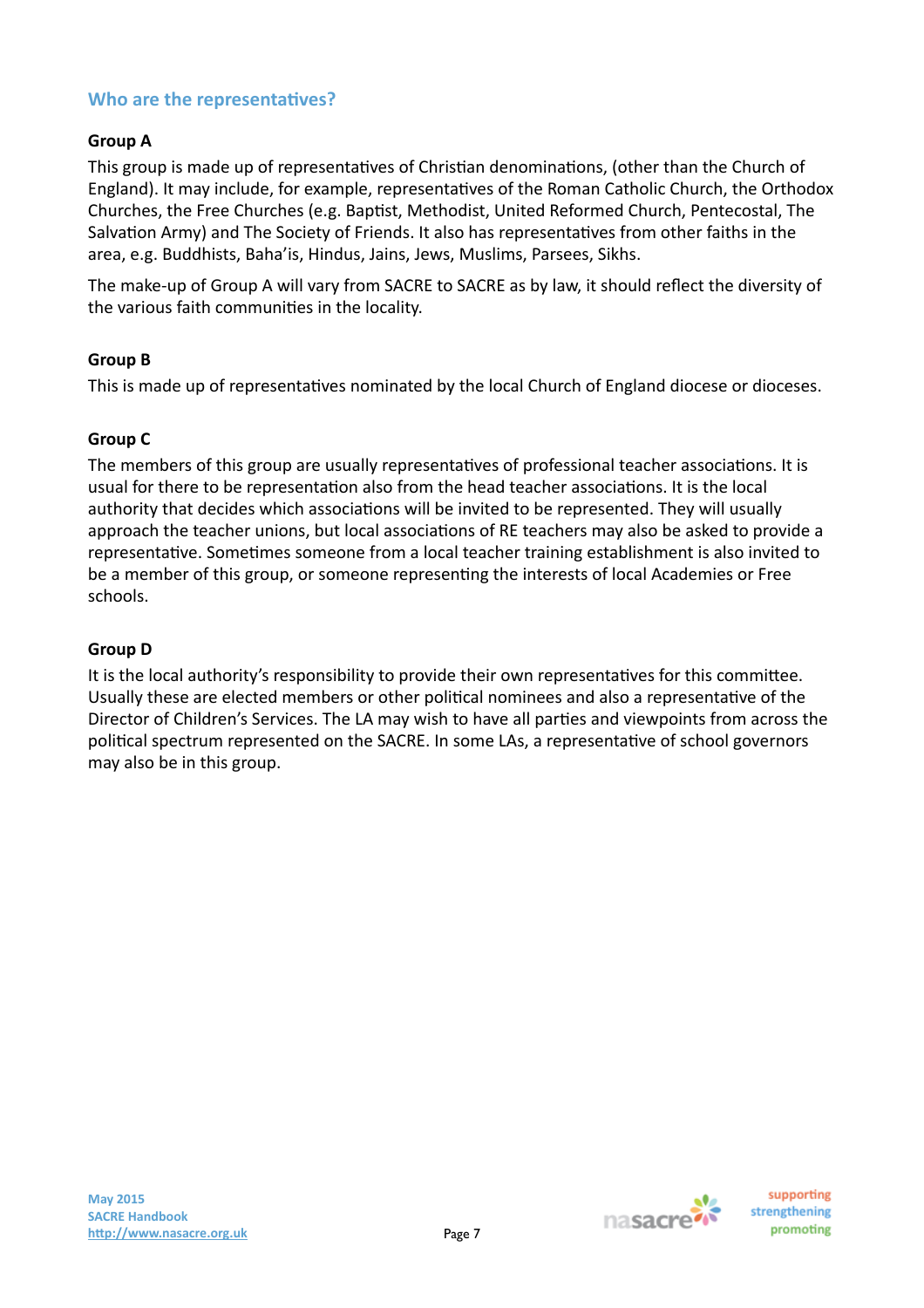# **What will be my responsibilities as a SACRE member?**

As a SACRE member, you should be committed to education and to respecting the views of others. You have a responsibility to support children's learning in RE and collective worship, and to work for the highest standards in both. You should represent the perspective of your community or sponsoring group in the work of SACRE and communicate the interests and the work of the SACRE back to them. You should be able to network effectively in order to contribute to the relationship and dialogue between the SACRE, your sponsorship group, your local community and schools. The specific opportunities you have will also depend on the interest group you represent. Remember that how you present yourself and work with others will be seen as reflecting on the values and ethos of the group you represent.

This is a unique opportunity to serve your local community and influence the attitudes of others more widely. Social cohesion is recognised as being important to our society, now and in the future. The effective SACRE is in itself a model of social cohesion in which every member is heard and respected, even when there are many different positions or opinions on particular issues under discussion. In an effective SACRE potential conflict is managed harmoniously. By the same token, SACREs have the potential to promote social cohesion more widely, in schools and in the local community.

# Do we all have the same responsibilities?

Everyone shares the responsibility to put children's' learning before personal interest.

Members of **Groups A and B,** each of whom represents a faith community within the locality:

- should present and foster a positive image of their religion, so that negative stereotyping is avoided. They must also make clear any grounds on which they may differ from each other, whilst showing respect for each other's viewpoints, since such convictions and mutual understanding both lie at the heart of effective classroom RE;
- can create opportunities within SACRE meetings to raise awareness of issues of sensitivity in the teaching of RE to the children of their faith community, and also in the presentation of their particular faith and religious tradition within school RE, always taking an educational approach;
- should appreciate the difficulties schools are facing in the area, support their best endeavours, and act, where necessary, as a link between schools and the faith communities;
- should be aware of other local minority faith communities not represented amongst their number. Some SACREs address this by co-opting representatives from these communities.

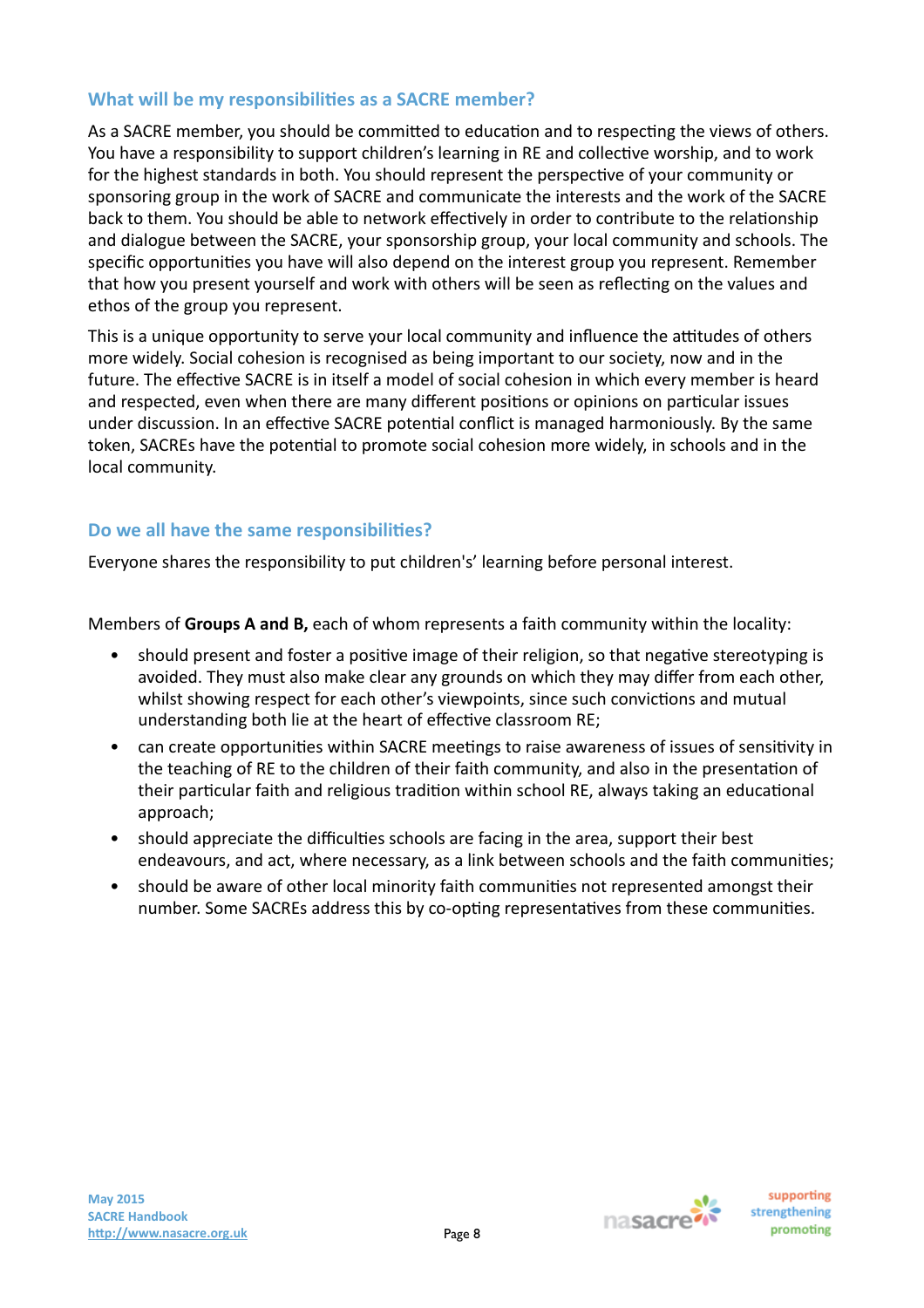Members of **Group C**, representing teacher associations and education, should:

- have a real and positive interest in RE in primary, secondary or special schools;
- ensure that the needs of schools and teachers are considered by the SACRE in their discussions;
- provide the SACRE with information about the context in which RE is taught in the schools in the local authority:
- ensure that the bodies they represent are informed about the work of the SACRE and about RE in local schools:
- create opportunities for other teachers to learn more about the work of the SACRE and give them the opportunity to have their views expressed at SACRE meetings;
- consult their colleagues on matters of particular importance to the work of the SACRE;
- can bring 'public' dimensions to the debate about RE provision and support.

Members of Group D, representing the local authority:

- can bring to the meeting the breadth of educational issues and concerns which elected members are wrestling with, and place RE's role within it;
- can be the supporters of RE within the various committees and structures of the local authority;
- can give political support to enable locally determined RE to flourish within each LA, including advisory support etc.;
- can appreciate the issues raised by a multi-faith, multi-cultural society for the education of children in RE, and reflect these issues in support of RE in the relevant council structures, including Scrutiny Committee, Cabinet, etc.;
- can particularly support the efforts of the SACRE to be effective through publicising its work with fellow elected members and officers of the local authority, ensuring it is taken seriously and is appropriately funded and supported.

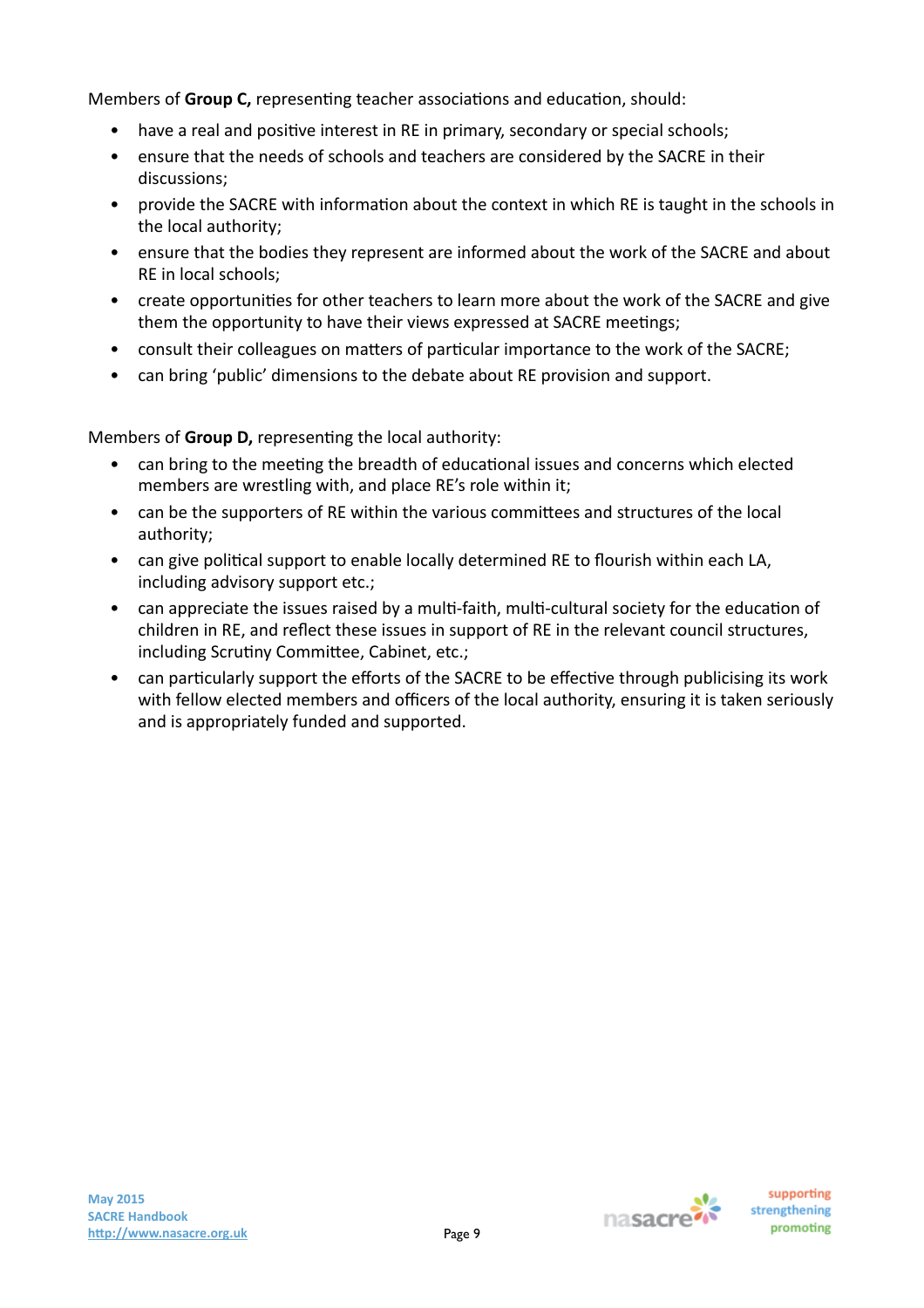# **Religious education and collective worship**

# **What is a locally agreed syllabus?**

The locally agreed syllabus is the statutory document for RE in the local authority. It sets out what should be taught to pupils in all key stages and the standards expected of them at the end of each key stage. It is produced by an agreed syllabus conference (ASC).

The agreed syllabus has to be reviewed every five years. If, at some other time, a majority of the groups of the SACRE asks the LA in writing to reconsider its agreed syllabus, it must convene a conference for that purpose. *Education Act 1996, Chapter III* 

# **What is the Agreed Syllabus Conference?**

An agreed syllabus conference (ASC) is a statutory body brought together in order to produce an agreed syllabus for RE. It is a separate legal entity from a SACRE. An ASC:

- has the same committee structure as the SACRE;
- can be made up of SACRE members but need not be so. There is no provision for co-opted members.

In some LAs, the Chair of the ASC is appointed by the local authority whilst in others, the ASC chooses its own Chair. The LA's responsibility to convene the ASC includes the duty to provide funds and support for its work.

| <b>Type of school</b>                                         | <b>Religious education</b>                                                                                                              | <b>Collective worship</b>                                                                                    |
|---------------------------------------------------------------|-----------------------------------------------------------------------------------------------------------------------------------------|--------------------------------------------------------------------------------------------------------------|
| Community schools                                             | is taught according to the local authority's<br>agreed syllabus and comes within SACRE's<br>remit.                                      | follows the 1996 Education Act and is<br>'wholly or mainly of a broadly Christian<br>character'.             |
| Voluntary controlled (VC)<br>schools                          | is taught according to the local authority's<br>agreed syllabus and comes within SACRE's<br>remit. $2$                                  | reflects the Christian character of the school.                                                              |
| Voluntary aided (VA)<br>schools                               | is determined by the governors in<br>accordance with the trust deed and reflects<br>the religious character of the school. <sup>1</sup> | reflects the Christian character of the school.                                                              |
| <b>Foundation schools</b><br>without a religious<br>character | is taught according to the local authority's<br>agreed syllabus.                                                                        | follows the 1996 Education Act and is<br>'wholly or mainly of a broadly Christian<br>character'.             |
| Foundation schools with<br>a religious character              | is taught according to the local authority's<br>agreed syllabus. <sup>2</sup>                                                           | reflects the Christian character of the school.                                                              |
| Trust schools                                                 | is taught according to the local authority's<br>agreed syllabus.                                                                        | follows the 1996 Education Act and is<br>'wholly or mainly of a broadly Christian<br>character'.             |
| Academies                                                     | must be part of the curriculum, but is taught<br>according to the school's finding agreement.                                           | must be offered to every pupil every day, but<br>provision is determined by the schools<br>funding agrement. |

# **RE** and collective worship in school



supporting strengthening promoting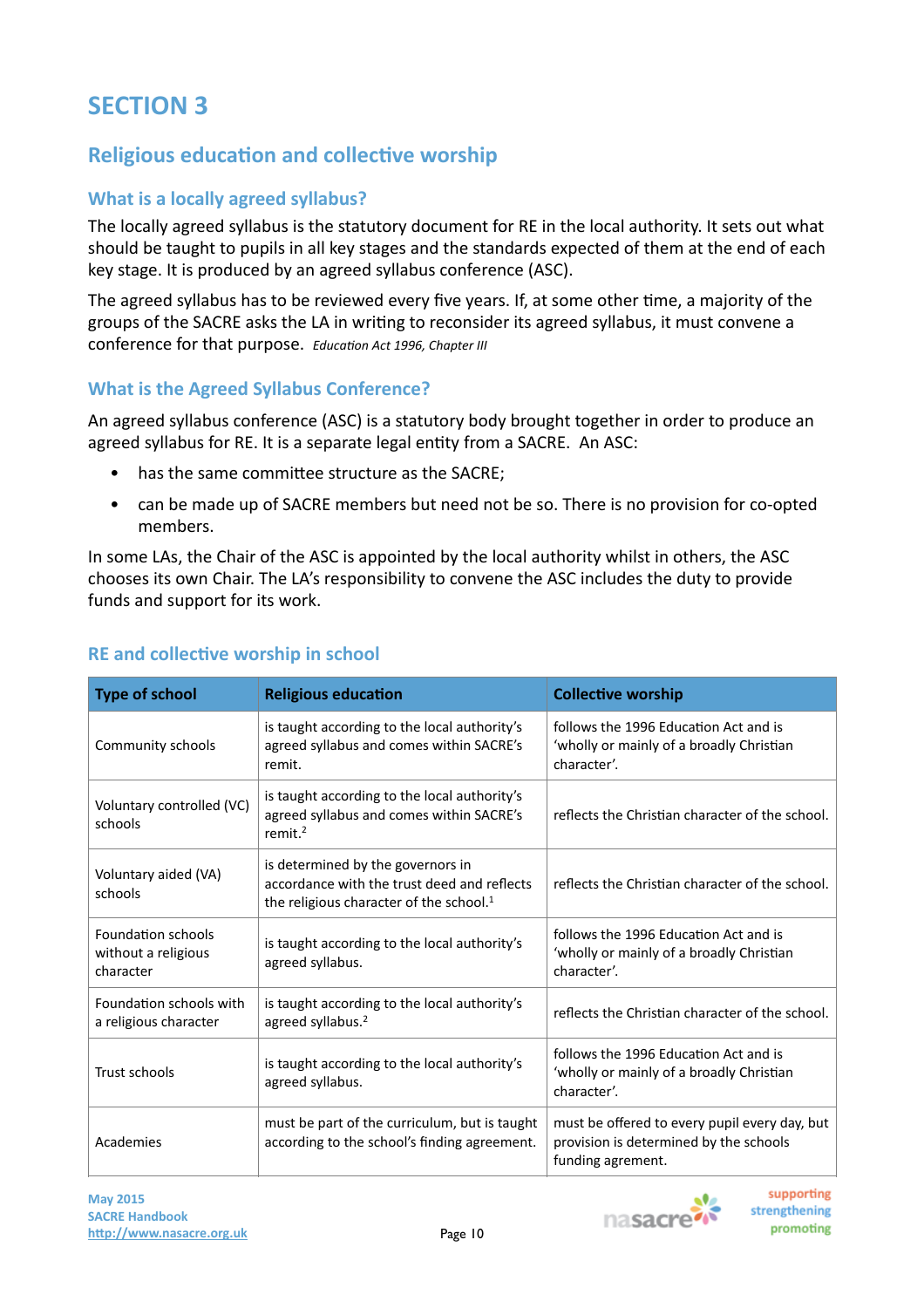# **What should I know about religious education?**

Religious education is a statutory element of the school curriculum although it is not part of the national curriculum; it is therefore part of every pupil's entitlement.

Agreed syllabus RE does not seek to nurture religious faith, but 'provokes challenging questions about the ultimate meaning and purpose of life, beliefs about God, the self and the nature of reality, issues of right and wrong and what it means to be human'.

# **What should I know about collective worship?**

The schools where collective worship comes within the remit of the SACRE are required to provide a daily act of collective worship the majority of which would be 'wholly or mainly of a broadly Christian character'. This means that it 'reflects the broad traditions of Christian belief without being distinctive of any particular Christian denomination'. It does not mean it has to be exclusively Christian. It must, however, be educational and appropriate to the age, aptitude and family background of pupils. When done well, collective worship provides an excellent opportunity for schools to contribute to the spiritual, moral, social and cultural development of pupils and to the ethos of the school community.

#### *Education Act 1996, Chapter III*

In relation to collective worship, SACREs should :

- $\bullet$  receive inspection reports, noting any references to the quality of collective worship in the context of pupils' spiritual, moral, social and cultural development;
- monitor the quality of provision where possible and share good practice;
- offer advice to head teachers and governing bodies, including where there may be difficulties.

Many SACREs produce their own statements and advice on collective worship. The SACRE may also be involved in providing training to teachers, head teachers and governors or other people who are involved in leading collective worship in school as visitors.

# **What should I know about determinations?**

Schools apply for a determination if they feel that the proportion of collective worship which reflects the broad traditions of Christian belief as required by law is not appropriate for their pupils. That does not mean they do not have to offer collective worship at all.

The determination procedure allows this requirement to be lifted in respect of some or all of the pupils in a school.

They are called determinations because SACRE 'determines' whether the case being made in an application to modify the law for all or a group of pupils in a school is appropriate.

Applications for determinations are made to the SACRE by the head teacher of any community school after consultation with the school's governing body.

Determinations are only possible for schools that do not have a religious character. Many SACREs have an agreed process to enable such an application to take place.

The SACRE should review each determination every five years.

# Parents' rights

Parents have the right, on conscience grounds, to withdraw their children, in any school, from RE and collective worship. Sixth form students may withdraw themselves from collective worship.



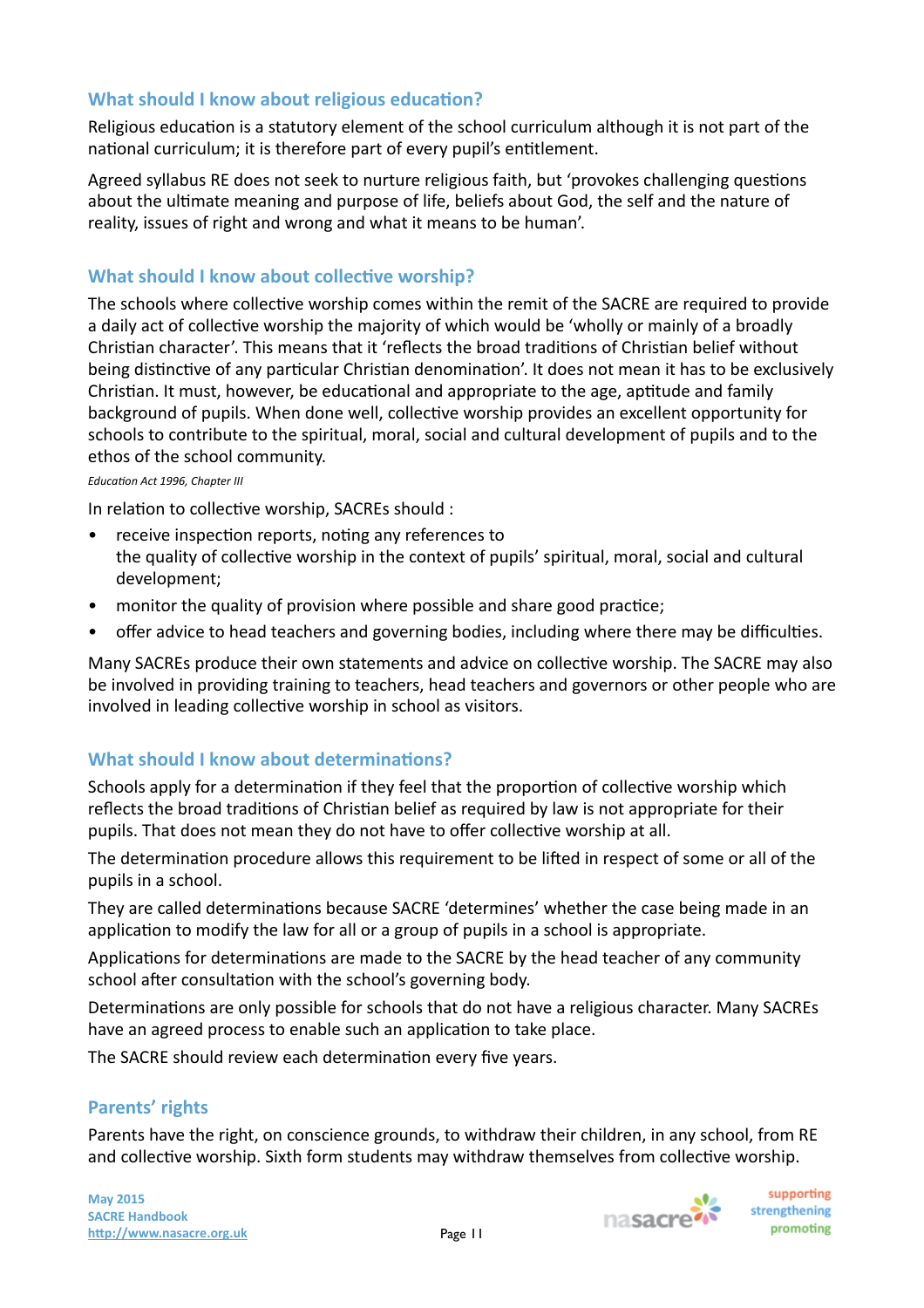Parents also have certain rights with regard to the provision of RE in different categories of school. (However, these rights are rarely exercised.)

- In these schools<sup>1\*</sup>, parents can opt for their children to receive Agreed Syllabus RE.
- In these schools<sup>2\*</sup>, parents can opt for their children to receive RE in accordance with the religious character of the school.

In community schools and foundation schools without a religious character, where parents ask to withdraw their child from religious education alternative RE provision for that child can be made elsewhere by the parents.

The school continues to have responsibility for ensuring any pupil withdrawn from RE is supervised and safe.

*(\*See RE and collec&ve worship in school table, page 9)*

# **Religious teaching from within the faith community**

SACRE members should be aware that some pupils will be formally receiving teaching about their own religion from their parents or through attendance at classes at or sponsored by their place of worship. The purpose of this teaching will differ from that of the religious education delivered in their schools, and the approach to learning may differ quite significantly from that in school.

There is a clear distinction between this religious nurture, which is the responsibility of the family and community, and religious education, by nature an open and explorative activity, appropriate in schools. It is important that the home and community background of the pupils is recognised and respected in school, but also that the educational approach is understood to promote reflection on faith and belief stances. SACREs might consider how they will support schools and communities in understanding each other's different roles and ensuring that any potential tension is creative rather than threatening.

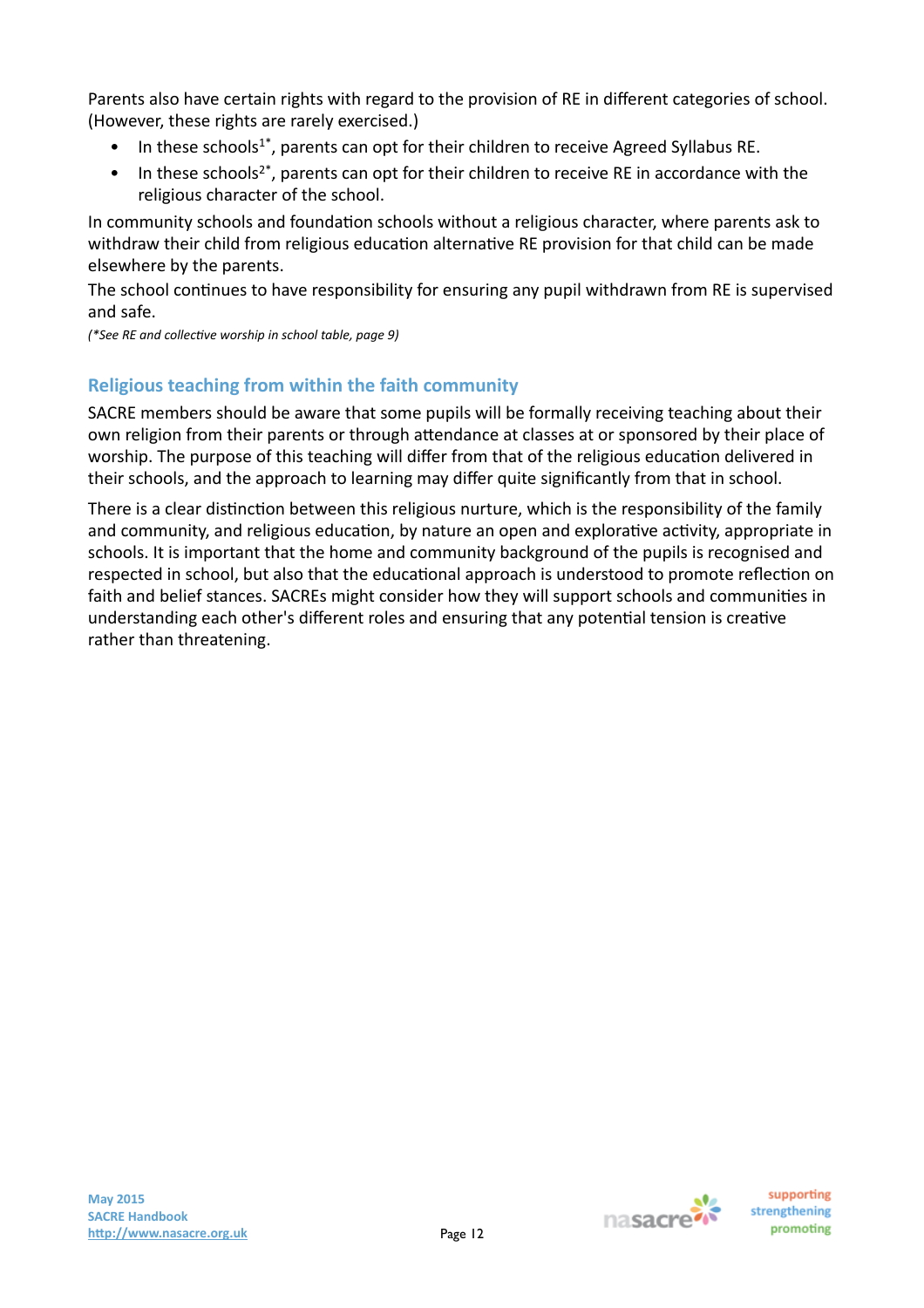# **Local Authorities and SACREs**

# **What are the local authority's responsibilities regarding its SACRE?**

Every local authority has a duty to ensure that:

- there is a SACRE:
- all four groups are represented on it;
- there is an agreed syllabus, reviewed every five years;
- support is in place to enable SACRE to fulfil its duties, which includes providing appropriate clerking and specialist advice;
- it takes note of and responds to advice from the SACRE.

# **Does SACRE's remit cover all schools in the local authority?**

The answer to that question is no. SACRE's responsibility covers the majority of schools, but there are some exemptions, depending entirely on the category of school. Some schools have a specific religious character and these are either voluntary aided (VA) ie: voluntary schools, aided by the LA but controlled by a religious body, or voluntary controlled (VC) ie: voluntary schools, controlled by the local authority and aided by a religious body; the difference, from SACRE's perspective, is crucial . There are also some non-religious schools for which SACRE has no responsibility, including new academies (See RE and collective worship in school table, page 9).

# **How does a SACRE make its work known?**

# **1. Local Authorities**

The relationship between SACREs, local authority officers and elected members is important. SACRE's proceedings need to be reported to the appropriate council committee in the LA where decisions are made about the education service and schools. The agreed minutes of meetings should be brought to their attention and the SACRE's Annual Report should be formally presented. Where such a person is in post, the local RE adviser is a vital source of professional guidance, support, advice, information, and practical expertise for the SACRE. His or her attendance at SACRE meetings is essential.

Local authority representatives on SACRE also have a role in ensuring SACRE's work, and any issues of concern it raises, are brought to the attention of the relevant sections of the council and the local authority.

# **2. Schools**

Many schools seem unaware of the responsibilities and activities of their local SACRE. The specialist expertise on different faiths represented on a SACRE may be a source of advice to schools, which is reliably representative of the religion or denomination concerned. Some SACREs also hold their meetings in schools where they can meet and hear from teachers working in that school who have responsibility for RE or collective worship.

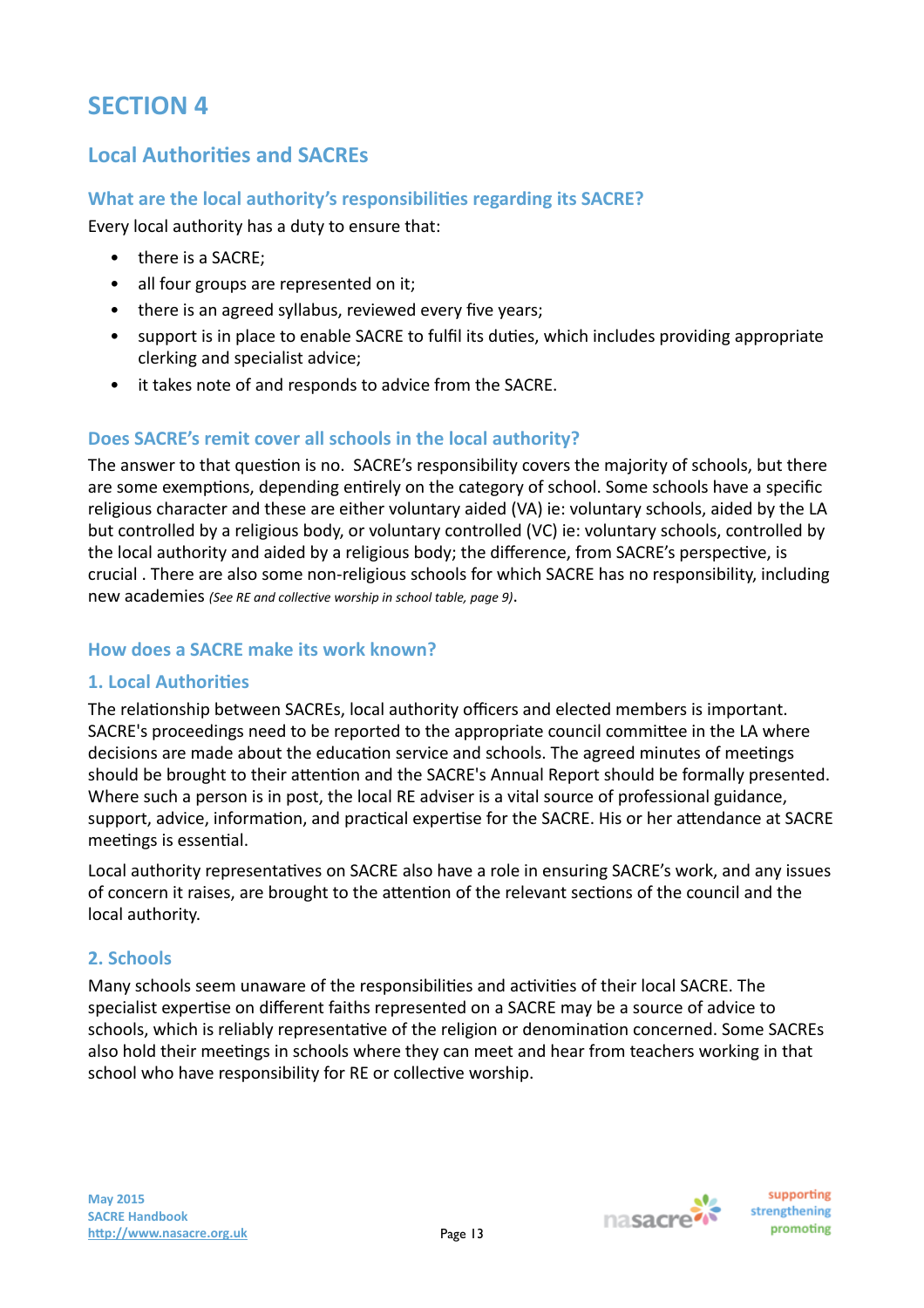# **3. Faith communities**

Sometimes SACREs hold meetings in local places of worship to build relationships. Individual faith community members have a responsibility to inform those they represent about the activities of the SACRE. They should also be available to receive the views of their community to feed into SACRE discussions.

It is good practice to send the SACRE annual report to the faith communities represented on the SACRE. It should also routinely be sent to local libraries and be on the agenda of the local Inter Faith Group or Faith Forum.

#### **4. General public**

SACRE meetings are by law open to the general public and notice of all meetings should be given, usually on the council's website. In the event of anyone requesting them, relevant documents should be made available.